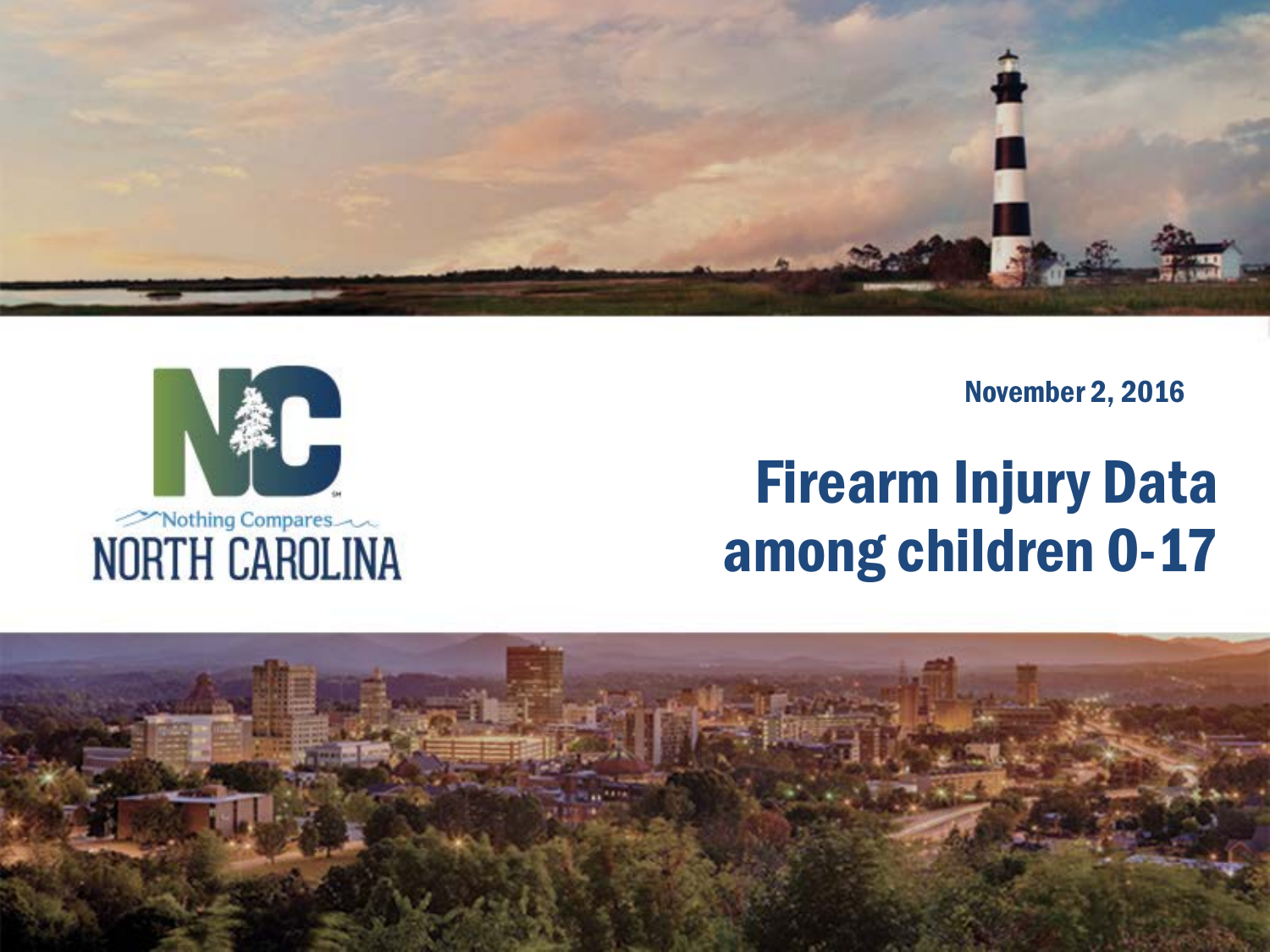# **Overview**

- Firearm Injuries (nonfatal)
	- Hospitalizations (SCHS & NCHA)
	- ED Visits (NC DETECT)
	- Self Reported Survey data
	- National trends
- Firearm fatalities
	- OCME data



North Carolina

Injury & Violence

 $\blacksquare$  PREVENTION Branch

2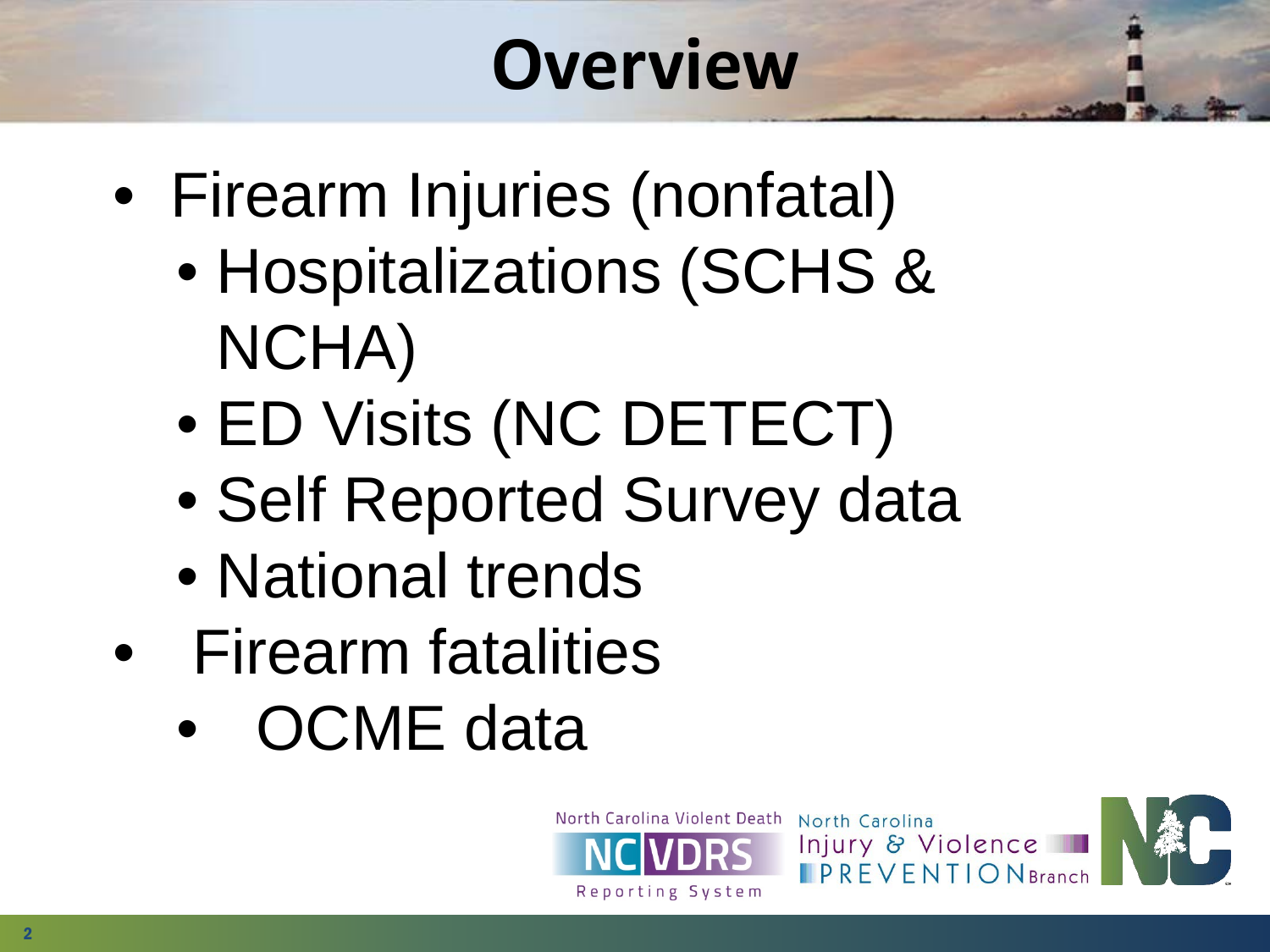# **Hospitalizations by Firearm excluding deaths**

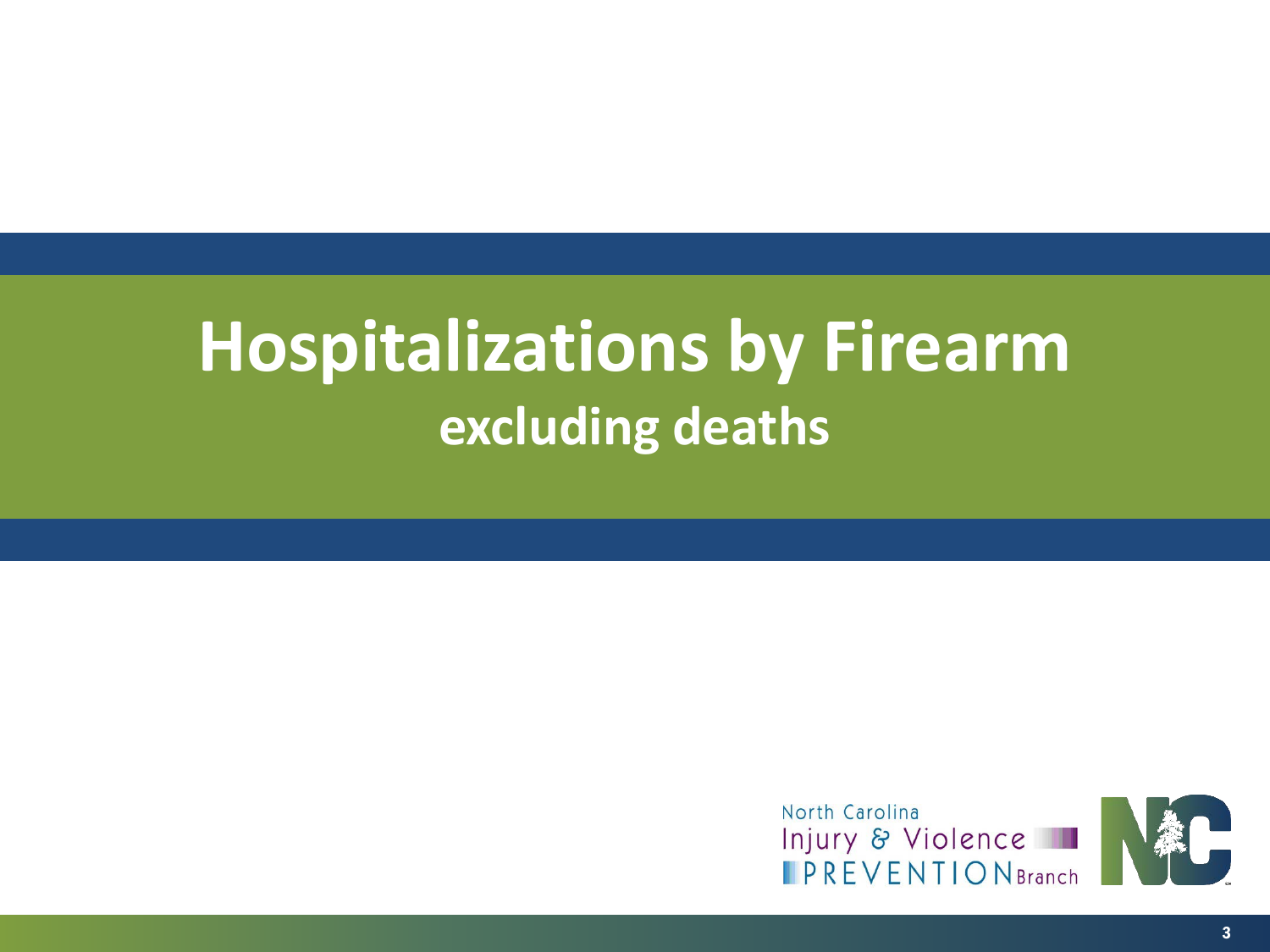#### Firearm-related Hospitalizations (ages 0-17), Number and Rates per 100,000: 2004-2014\*



\*Significant dataset changes in 2014. *Impact on surveillance is unclear.*

Analysis by Injury Epidemiology and Surveillance Unit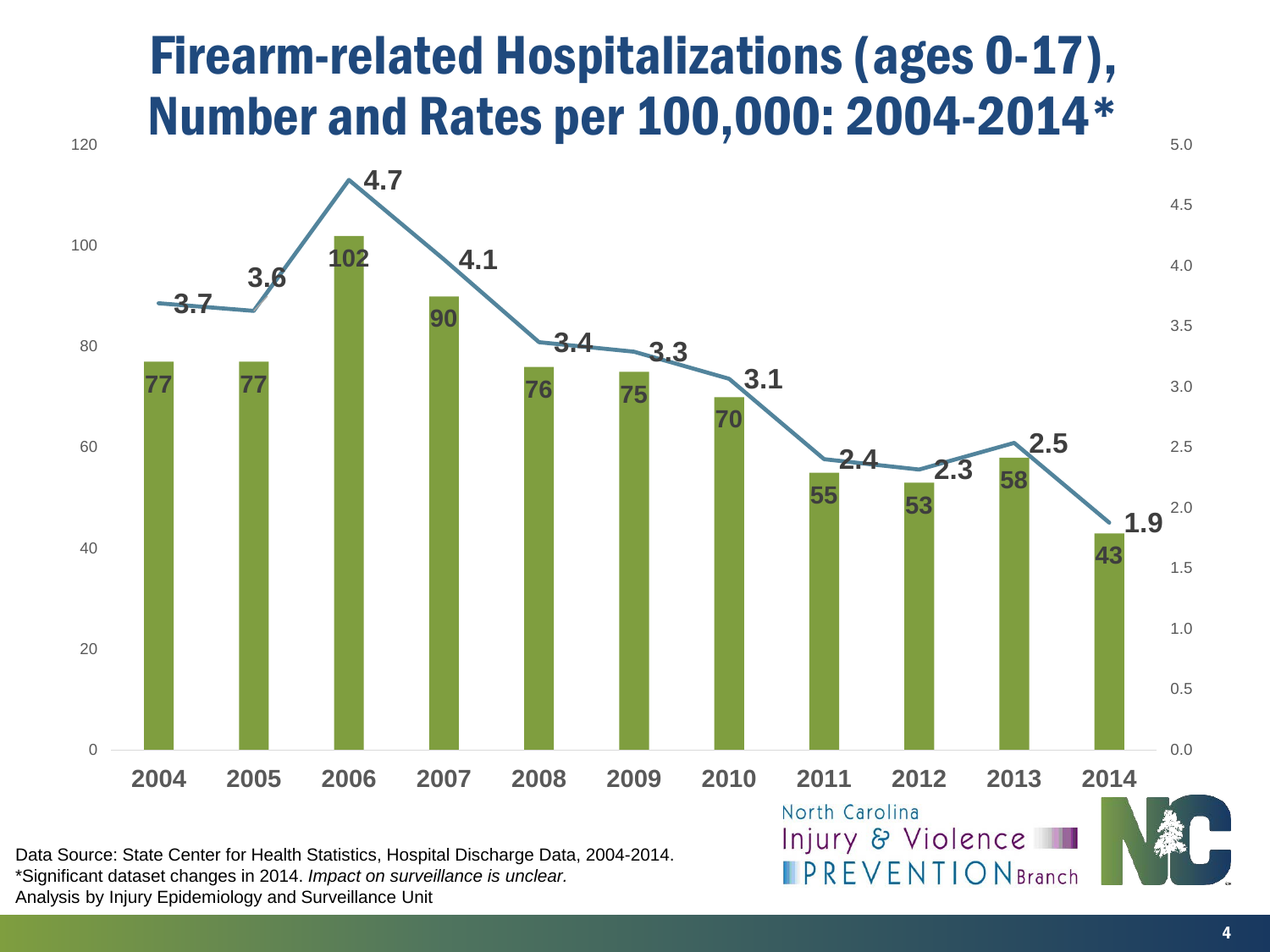#### Firearm-related Hospitalizations (ages 0-17), Number by Sex and Year: 2004-2014\*



Data Source: State Center for Health Statistics, Hospital Discharge Data, 2004-2014. \*Significant dataset changes in 2014. *Impact on surveillance is unclear.* Analysis by Injury Epidemiology and Surveillance Unit

#### North Carolina Injury & Violence **PREVENTION** Branch

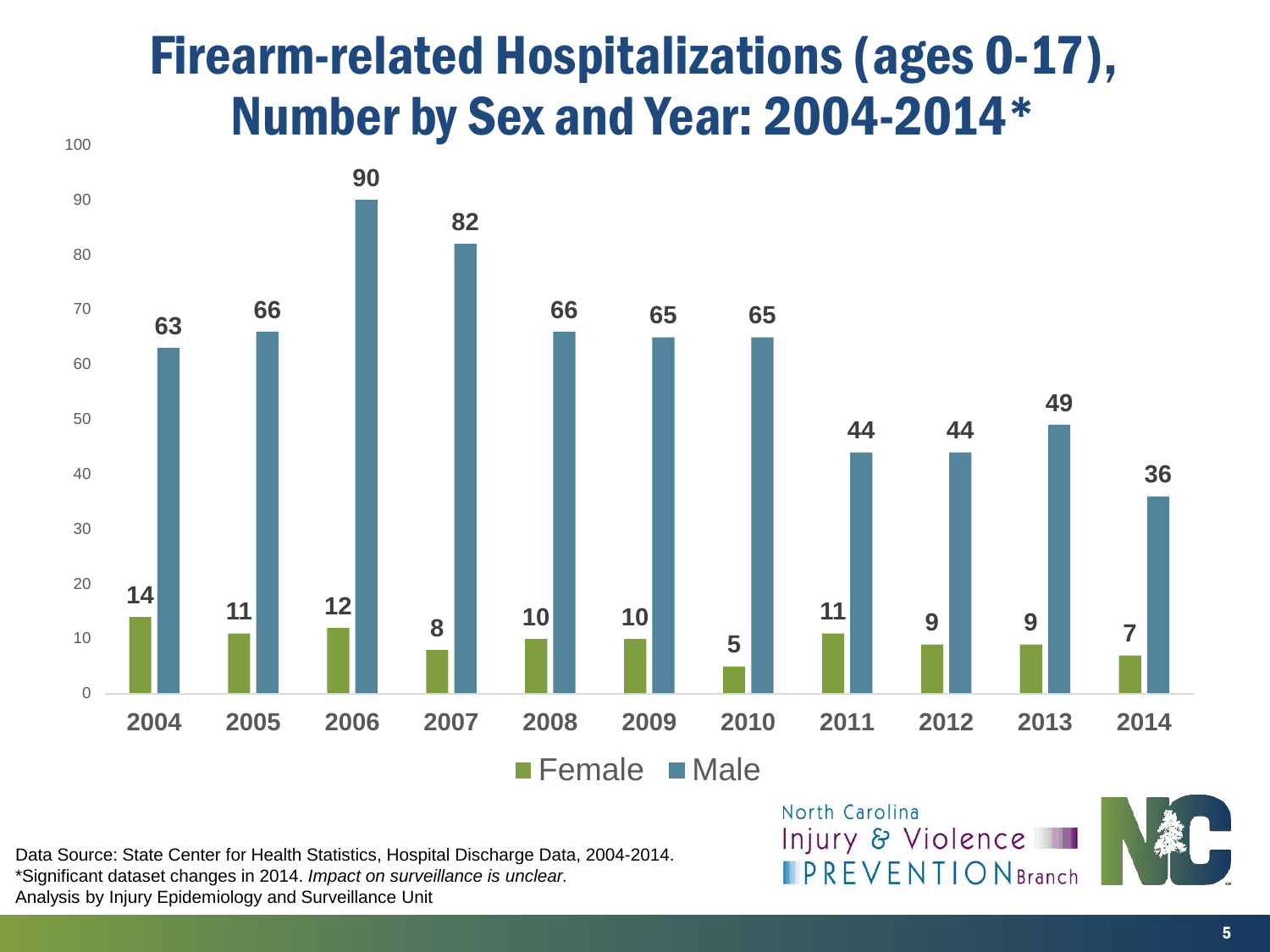#### Firearm-related Hospitalizations (ages 0-17), Number by Sex and Age Group: 2014\*



Data Source: State Center for Health Statistics, Hospital Discharge Data, 2014\*. \*Significant dataset changes in 2014. *Impact on surveillance is unclear.* Analysis by Injury Epidemiology and Surveillance Unit

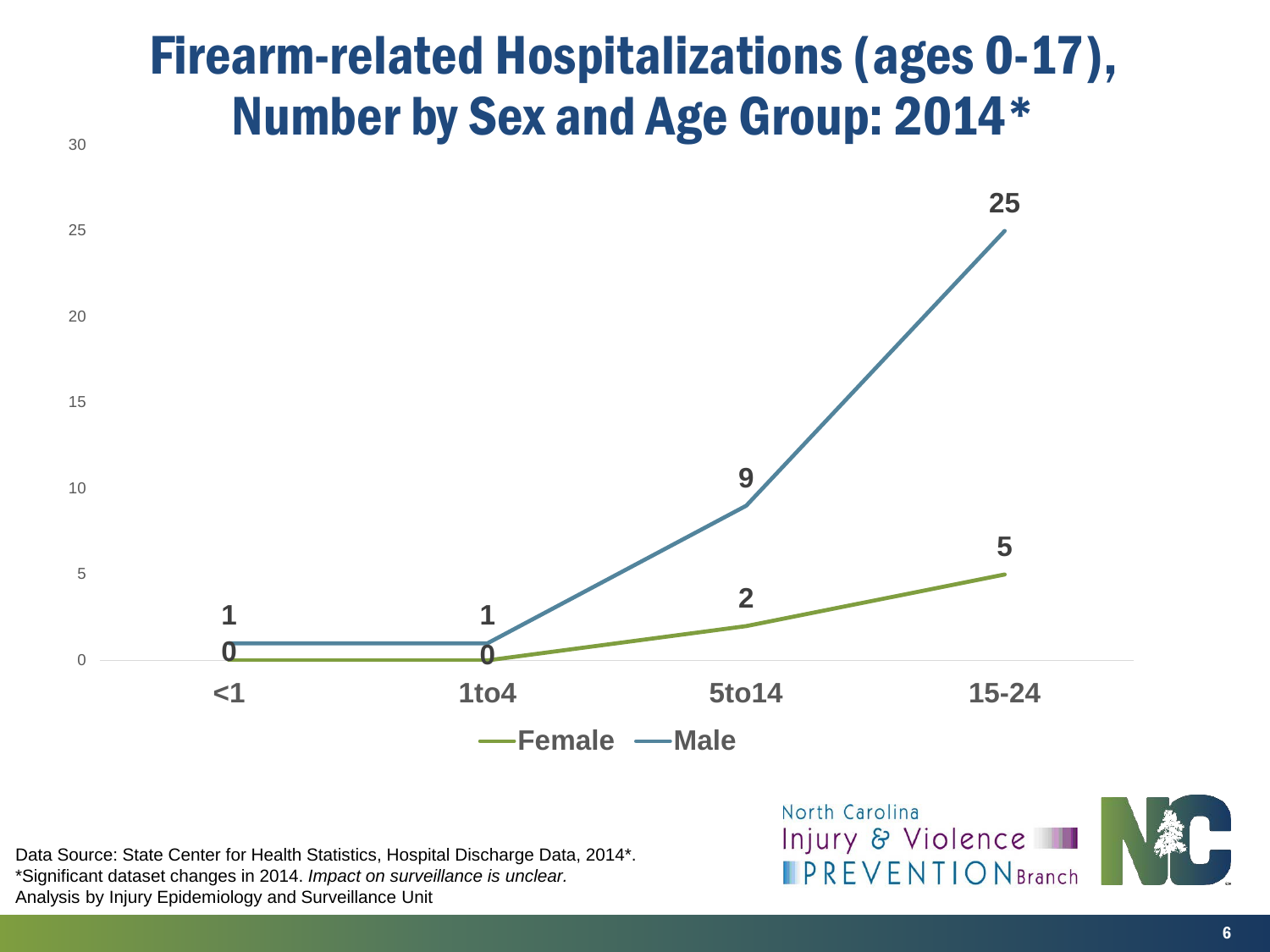#### Firearm-related Hospitalizations (ages 0-17), Charges\* : 2014\*\*

For the 43 firearm hospitalizations in 2014:

- -- Charges: \$2,915,553 (range \$3764 \$262,243)
- Mean charge: \$67,803

\*Charges are not equal to costs. Total charges as billed (Note: this is not the same as the amount paid - these rates are typically negotiated down by insurance companies).

Data Source: State Center for Health Statistics, Hospital Discharge Data, 2014\*. \*\*Significant dataset changes in 2014. *Impact on surveillance is unclear.* Analysis by Injury Epidemiology and Surveillance Unit

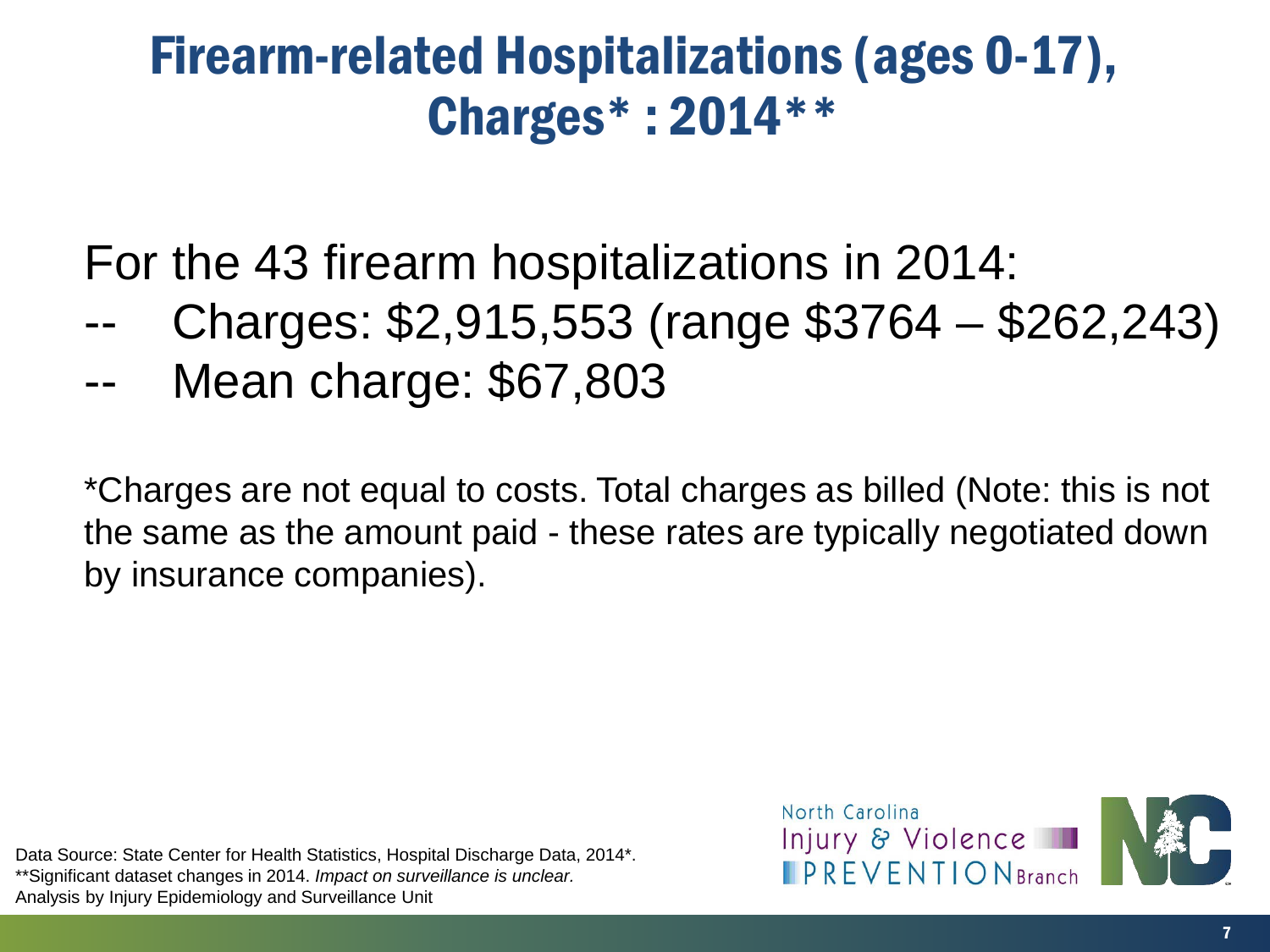#### Firearm-related Hospitalizations (ages 0-17), Mean Charges\* & Injuries : 2004-2014\*\*



North Carolina

Injury & Violence

**PREVENTION** Branch

Data Source: State Center for Health Statistics, Hospital Discharge Data, 2014\*. \*\*Significant dataset changes in 2014. *Impact on surveillance is unclear.* Analysis by Injury Epidemiology and Surveillance Unit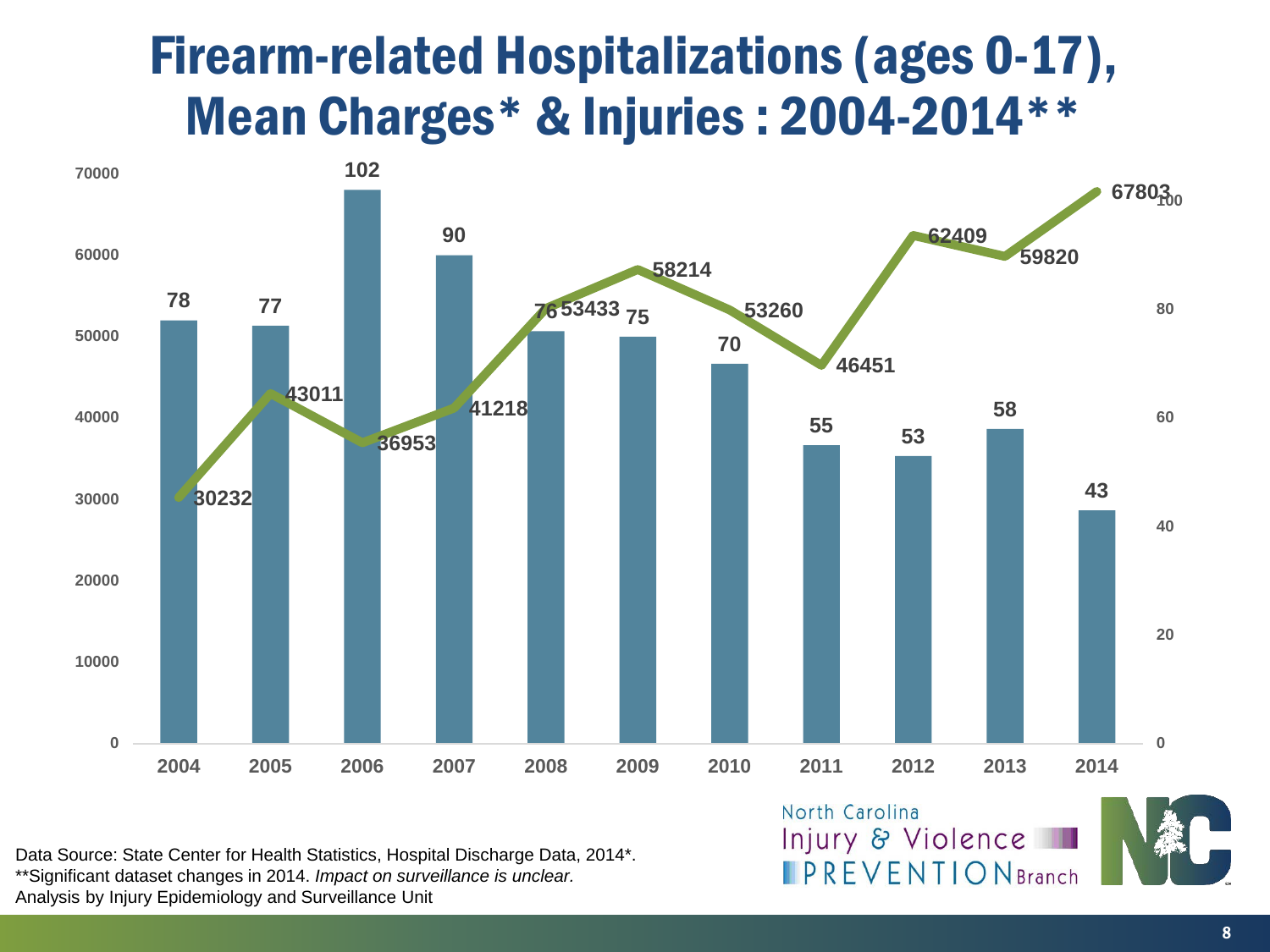# **Emergency Dept. Visits by Firearm excluding hospitalizations**



North Carolina Injury & Violence **IPREVENTIONBranch** 

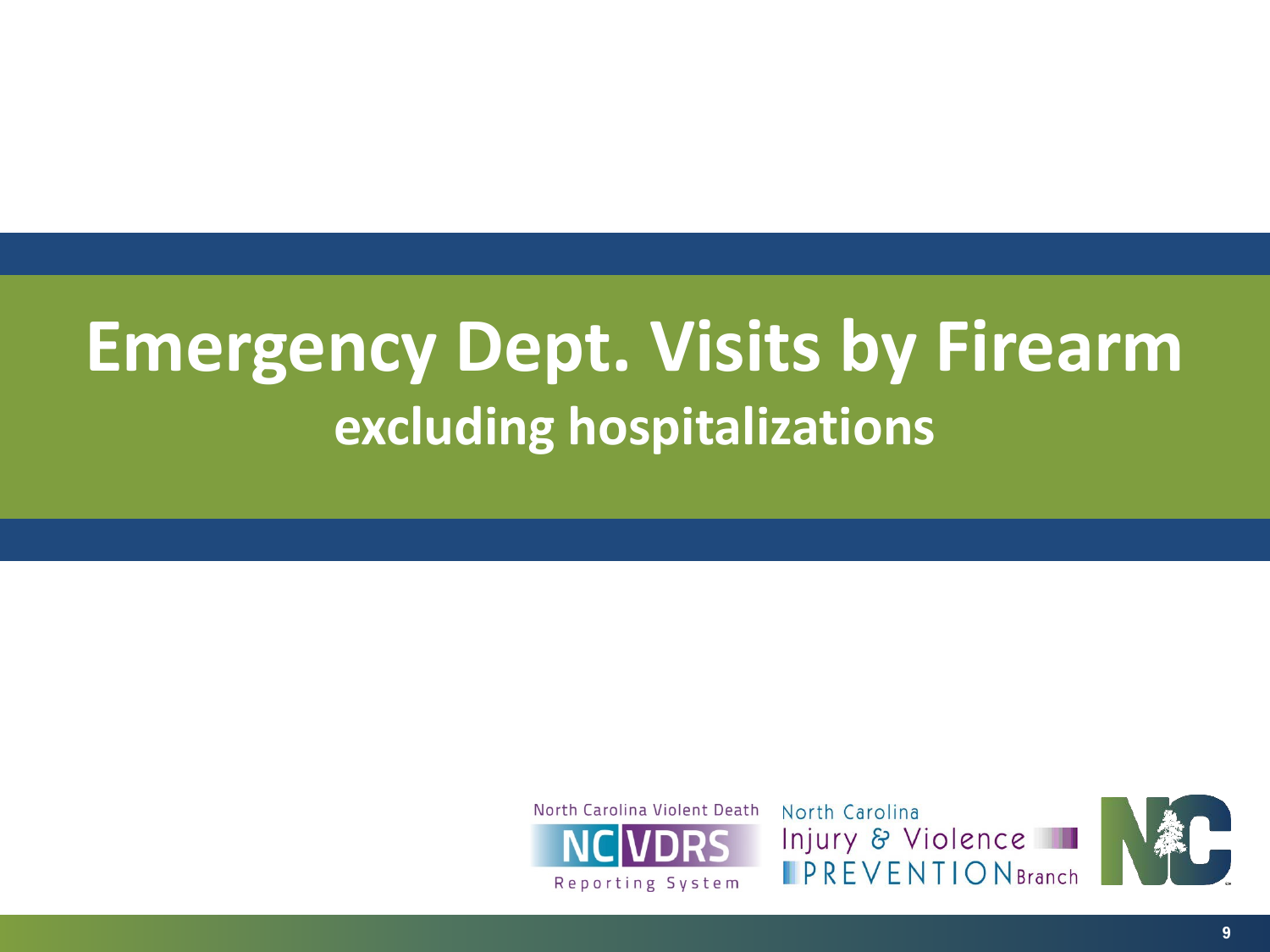#### Firearm-related ED Visits (ages 0-17), Number and Rate per 100,000: 2009-2014



Data Source: NC DETECT, 2009-2014 Analysis by Injury Epidemiology and Surveillance Unit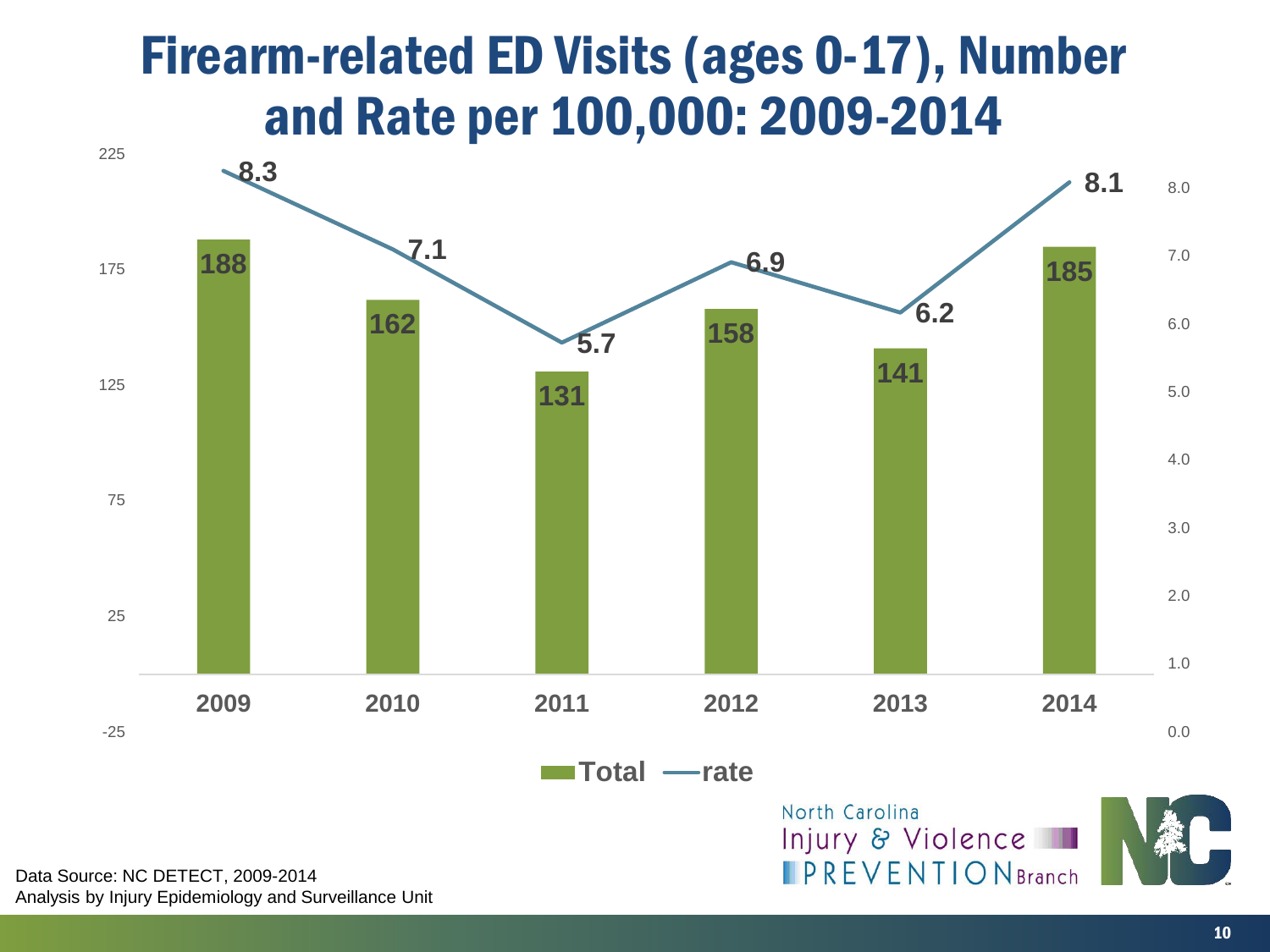#### Firearm-related ED Visits (ages 0-17), Number by Sex and Year: 2009-2014



Data Source: NC DETECT, 2009-2014 Analysis by Injury Epidemiology and Surveillance Unit **IPREVENTION** Branch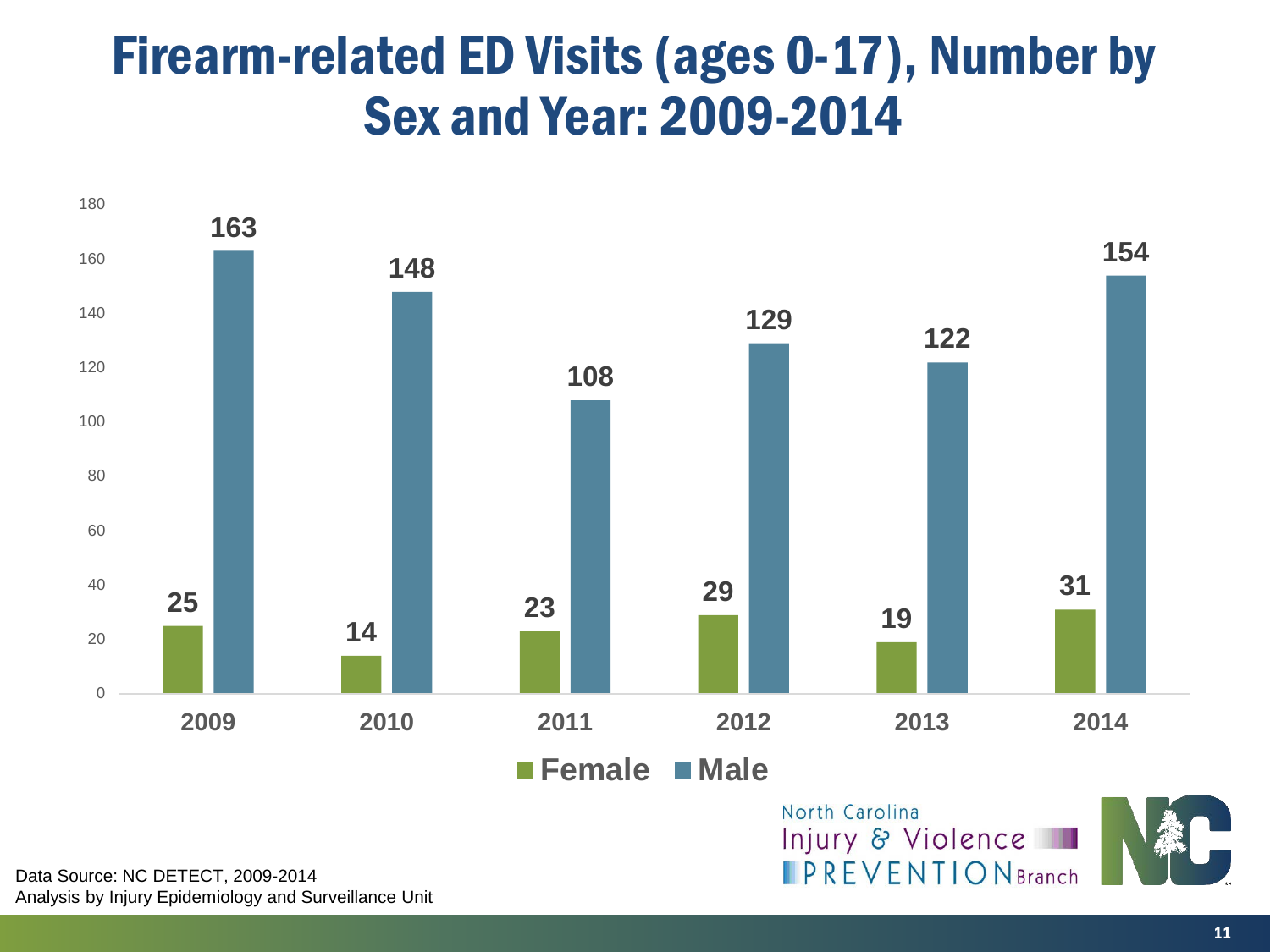#### Firearm-related ED Visits (ages 0-17), Number by Sex and Age Group: 2014



Analysis by Injury Epidemiology and Surveillance Unit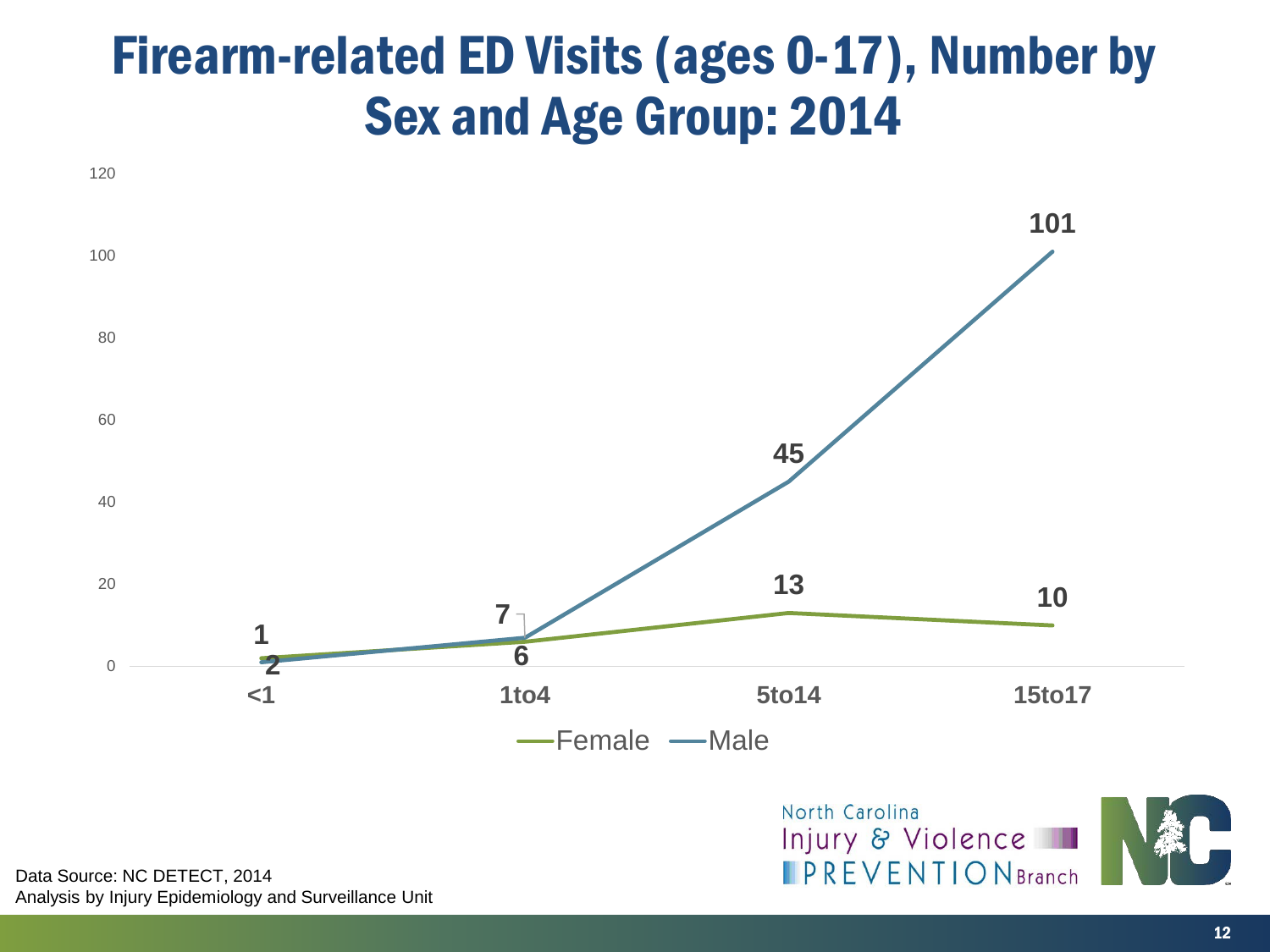# **Self-Reported Firearm Data NC YRBSS, BRFSS & CHAMPS**



North Carolina Injury & Violence **PREVENTION** Branch

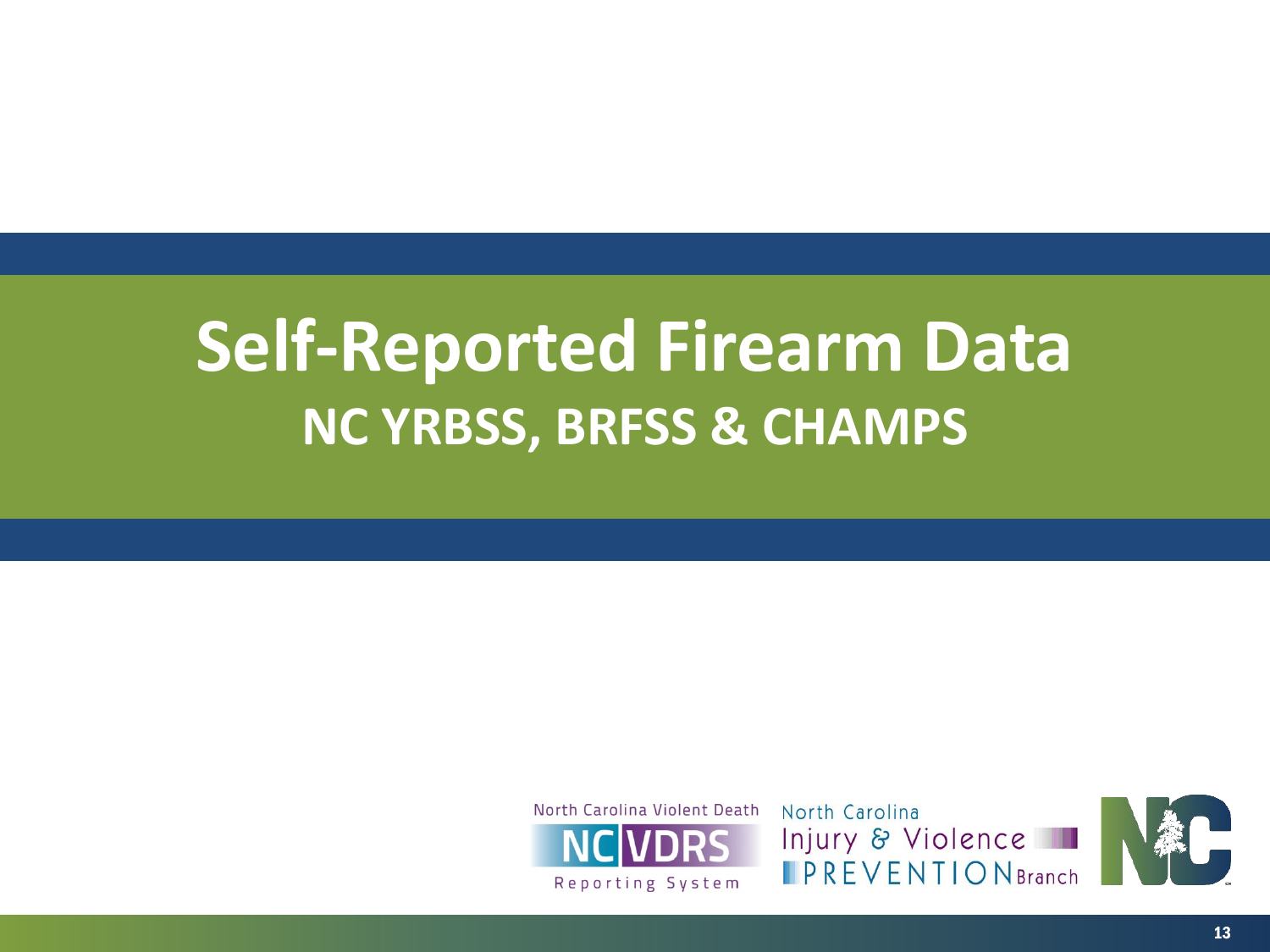#### Percent of High School Students Reporting Carrying Weapons to School and Fights Resulting in Injuries: NC YRBS, 2015



Weapons include guns, knives, clubs, etc.

6

Analysis by Injury Epidemiology and Surveillance Unit

**PREVENTION** Branch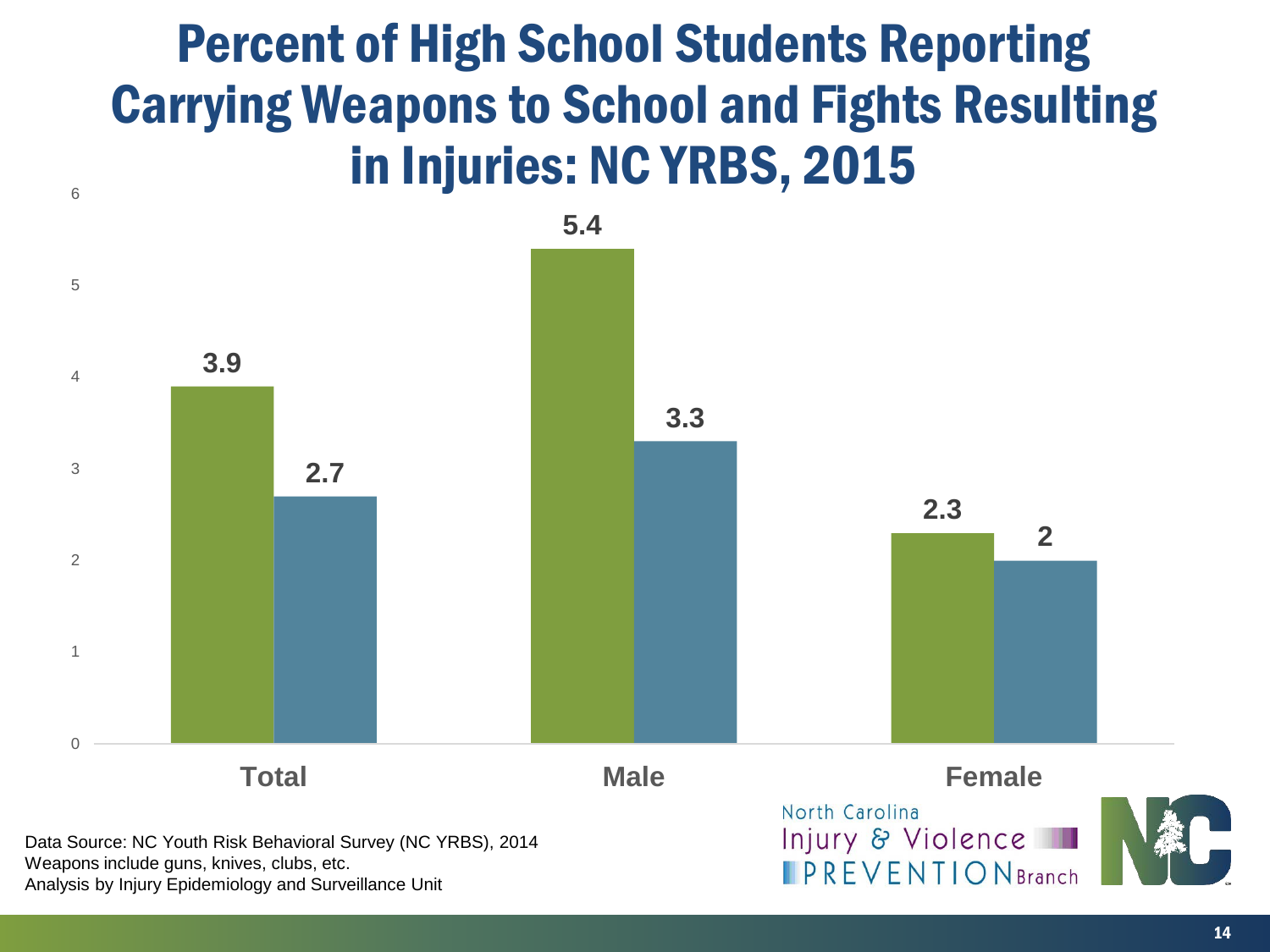### Percent of NC Residents with Firearm Storage Practices (not in gun cabinet, no trigger or cable lock): NC BRFSS, 2011



Data Source: NC Behavioral Risk Factor Surveillance System (NC BRFSS), 2011 Analysis by Injury Epidemiology and Surveillance Unit

**41.6% Own Firearm 36.9% Loaded 51.4% Unlocked**



 $\blacksquare$  PREVENTION Branch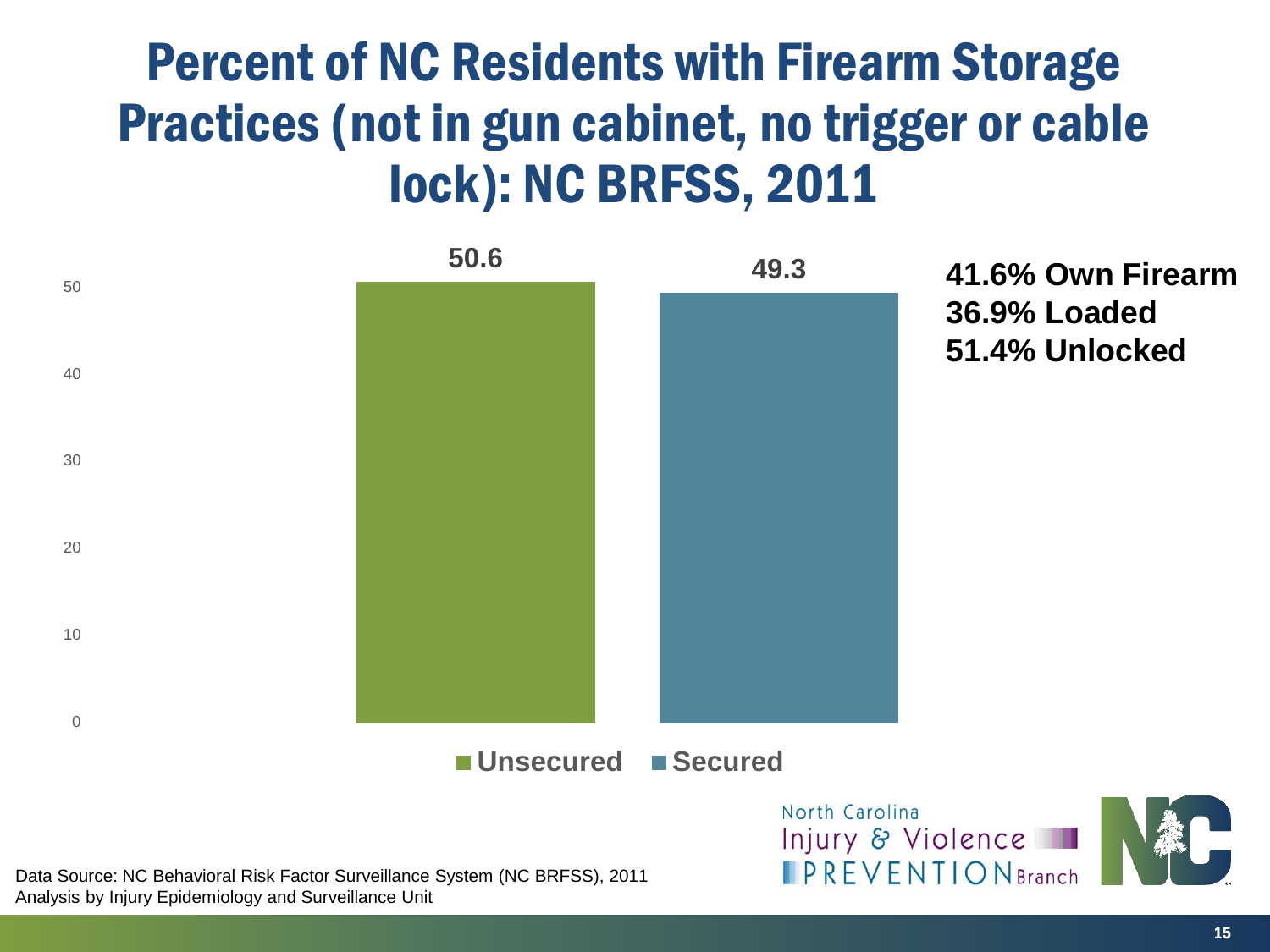### Percent of NC Parents Firearm Practices (not in gun cabinet, no trigger or cable lock): NC CHAMP (ages 0-17), 2011



**32.6% Own Firearm 25.4% Loaded 29.2% Unlocked**

Data Source: NC Child Health Assessment and Monitoring Program (NC CHAMP), 2011 Analysis by Injury Epidemiology and Surveillance Unit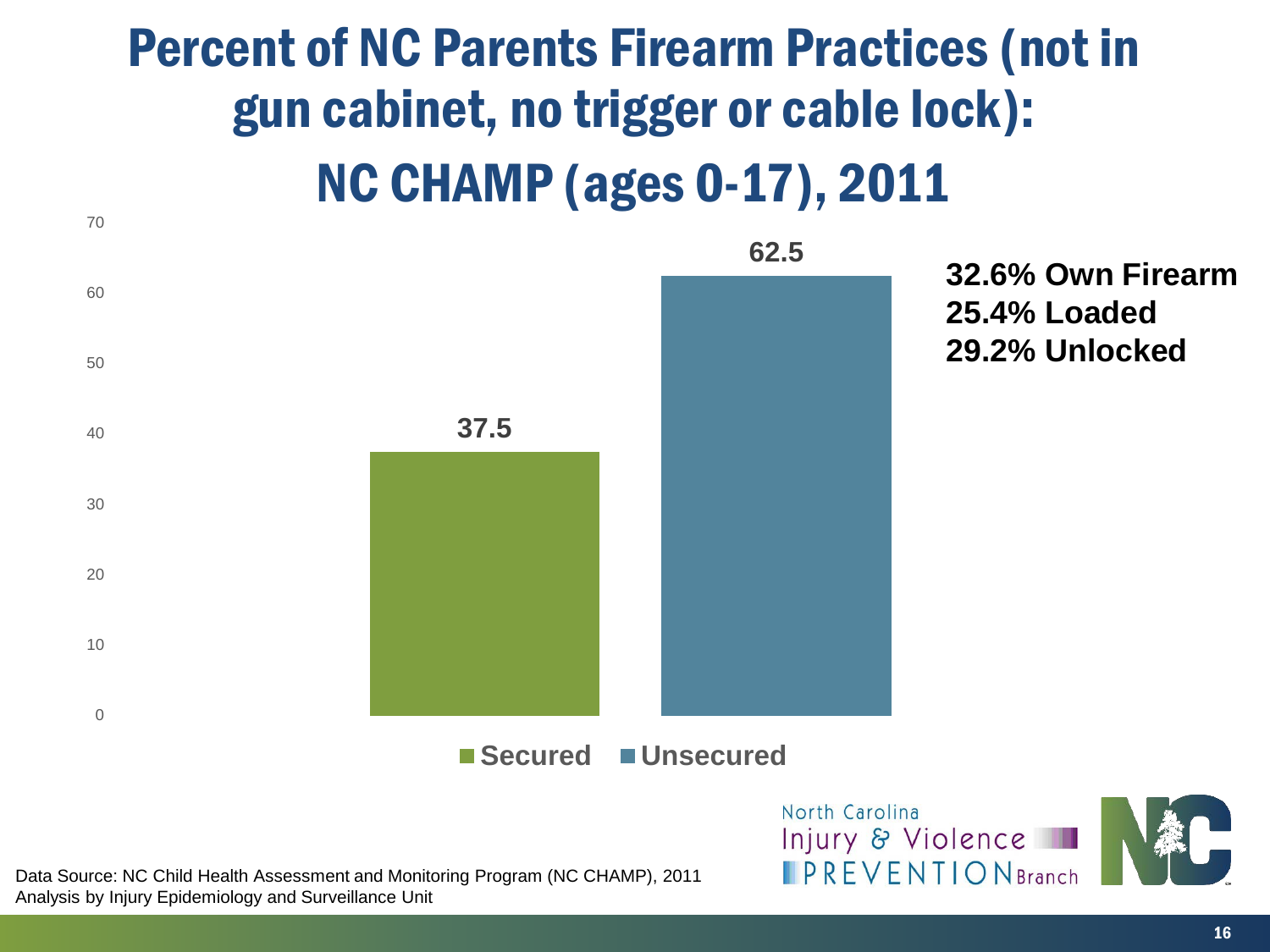# **National Trends**



North Carolina Injury & Violence **IPREVENTIONBranch** 

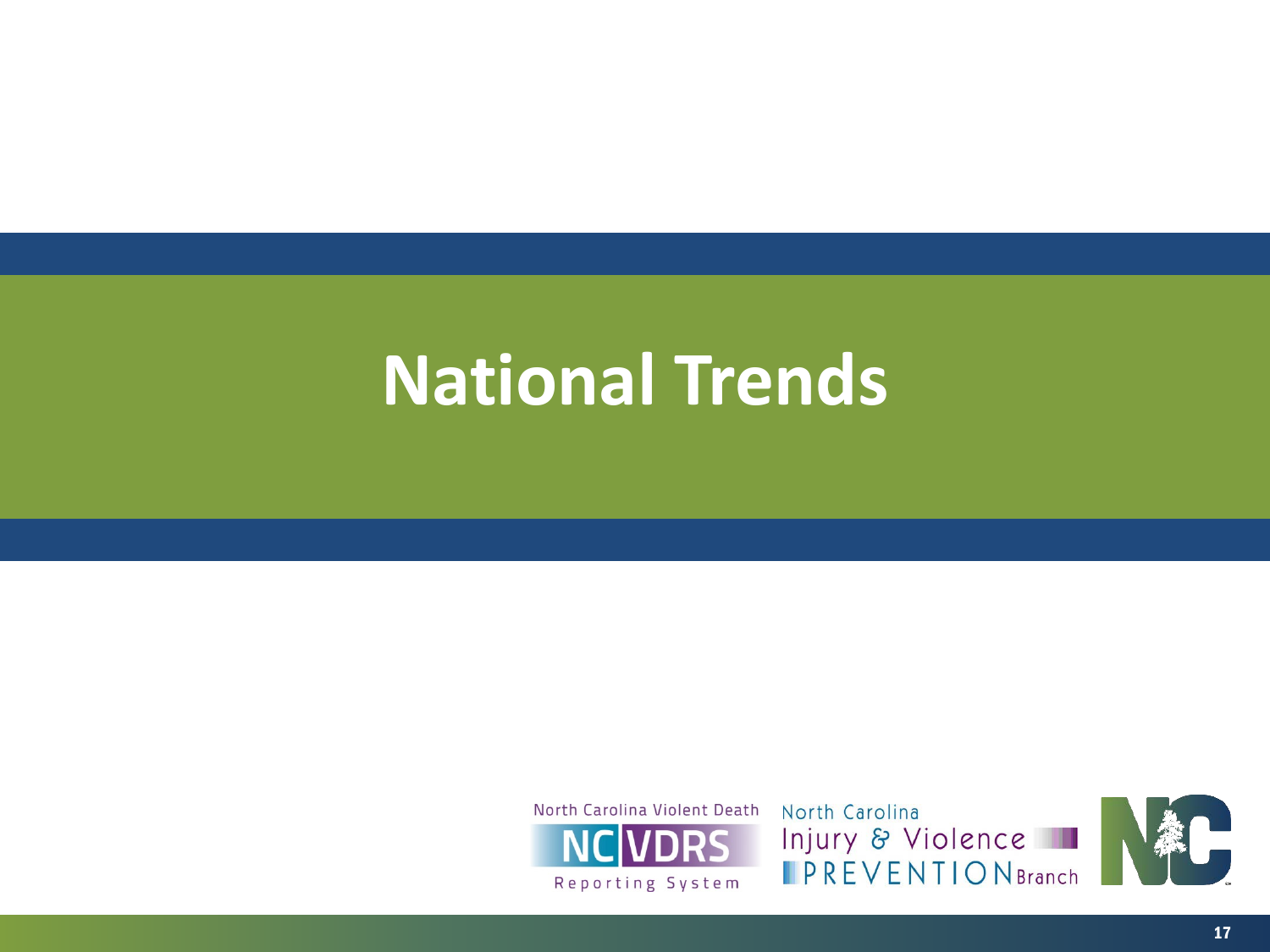### Firearm-related Rates of Death per 100,000, US & NC for ages 0-17: 2000-2014

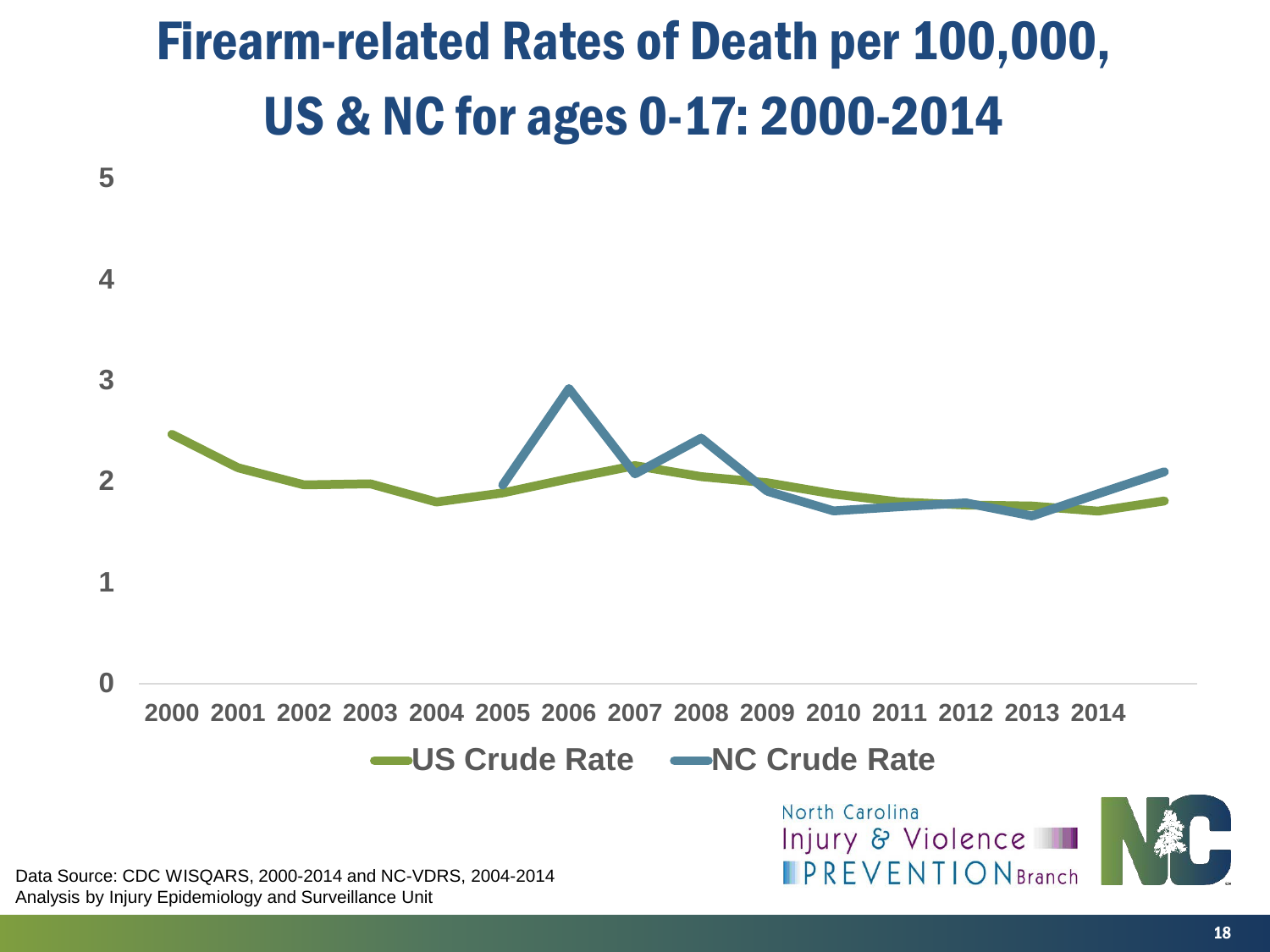# **Firearm-Related Deaths**



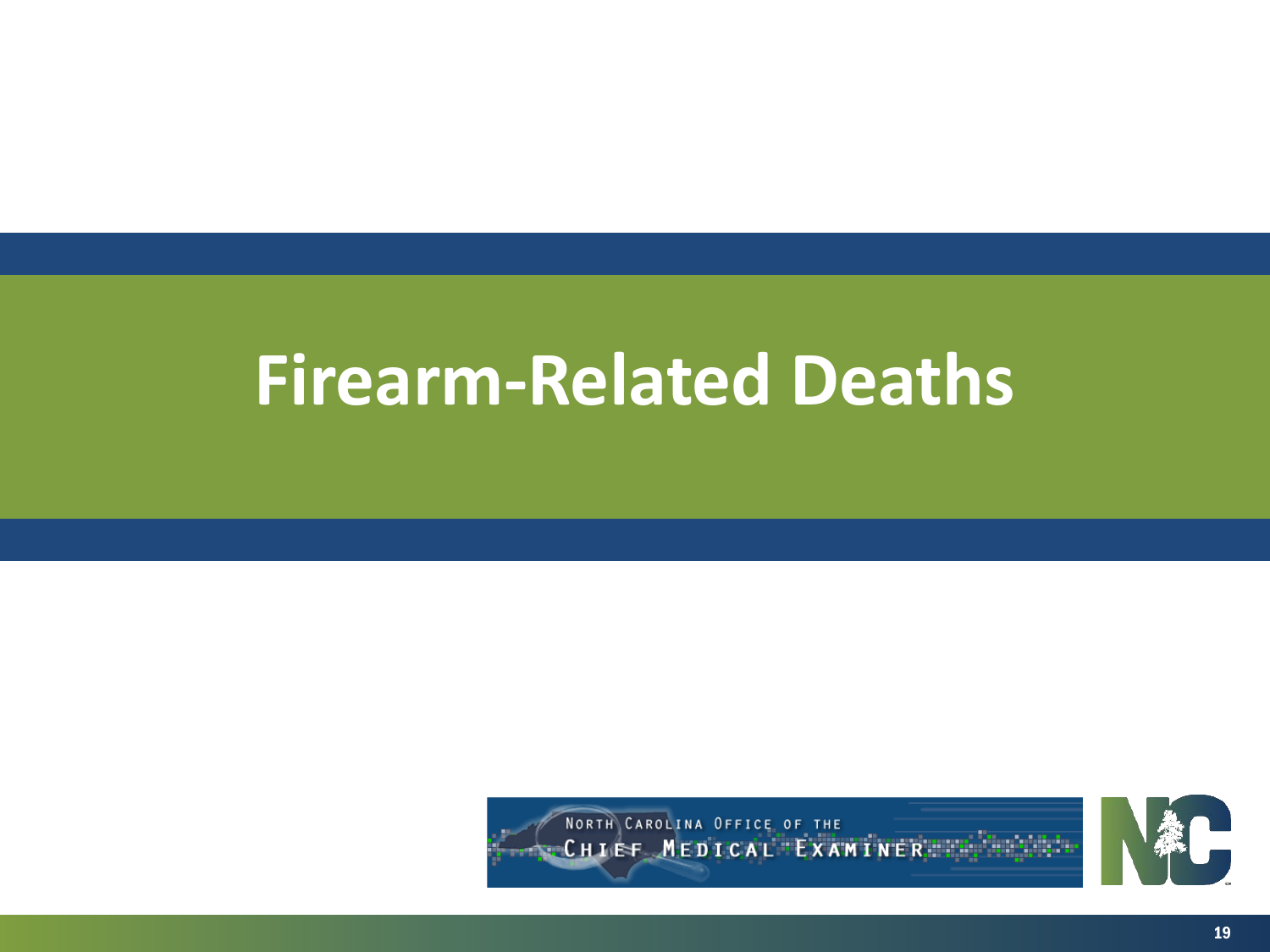# Firearm Deaths by Year and Manner, Ages 0-17: 2010 – 2014 (n = 210)



NORTH CAROLINA OFFICE OF THE CHIEF MEDICAL EXAMINER: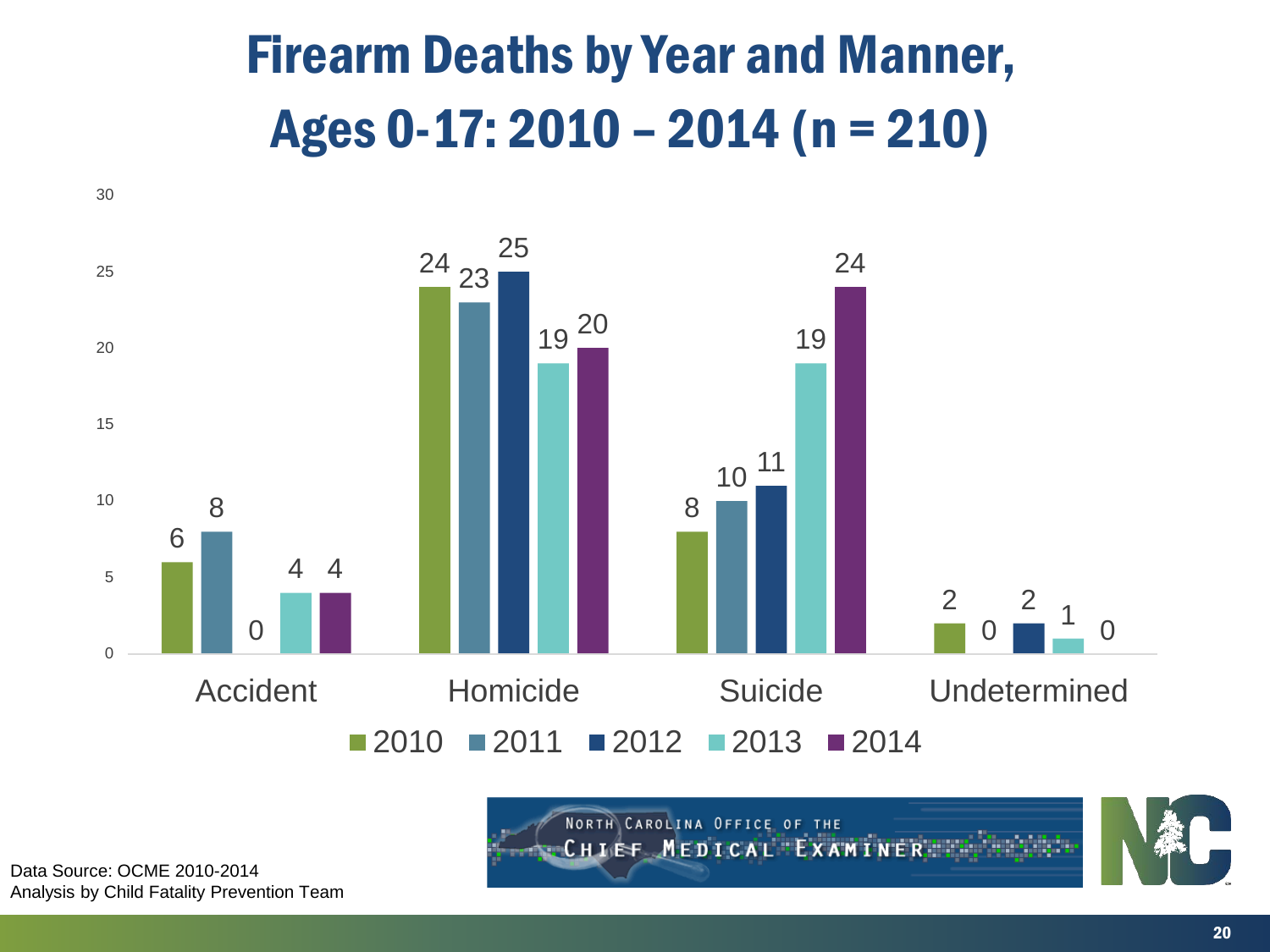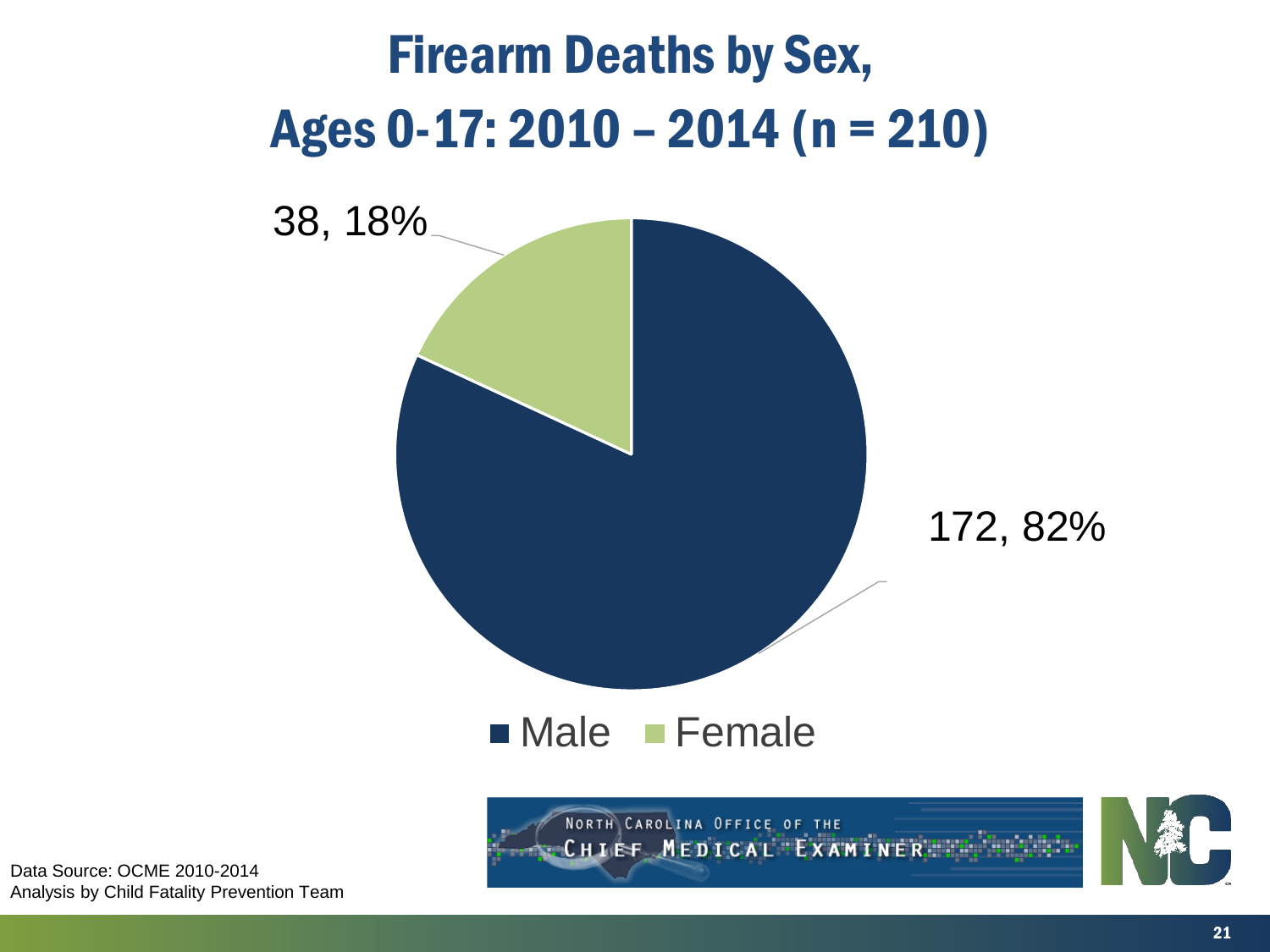# Firearm Deaths by Age Group, Ages 0-17: 2010 – 2014 (n = 210)



NORTH CAROLINA OFFICE OF THE CHIEF MEDICAL EXAMINER.

![](_page_21_Picture_3.jpeg)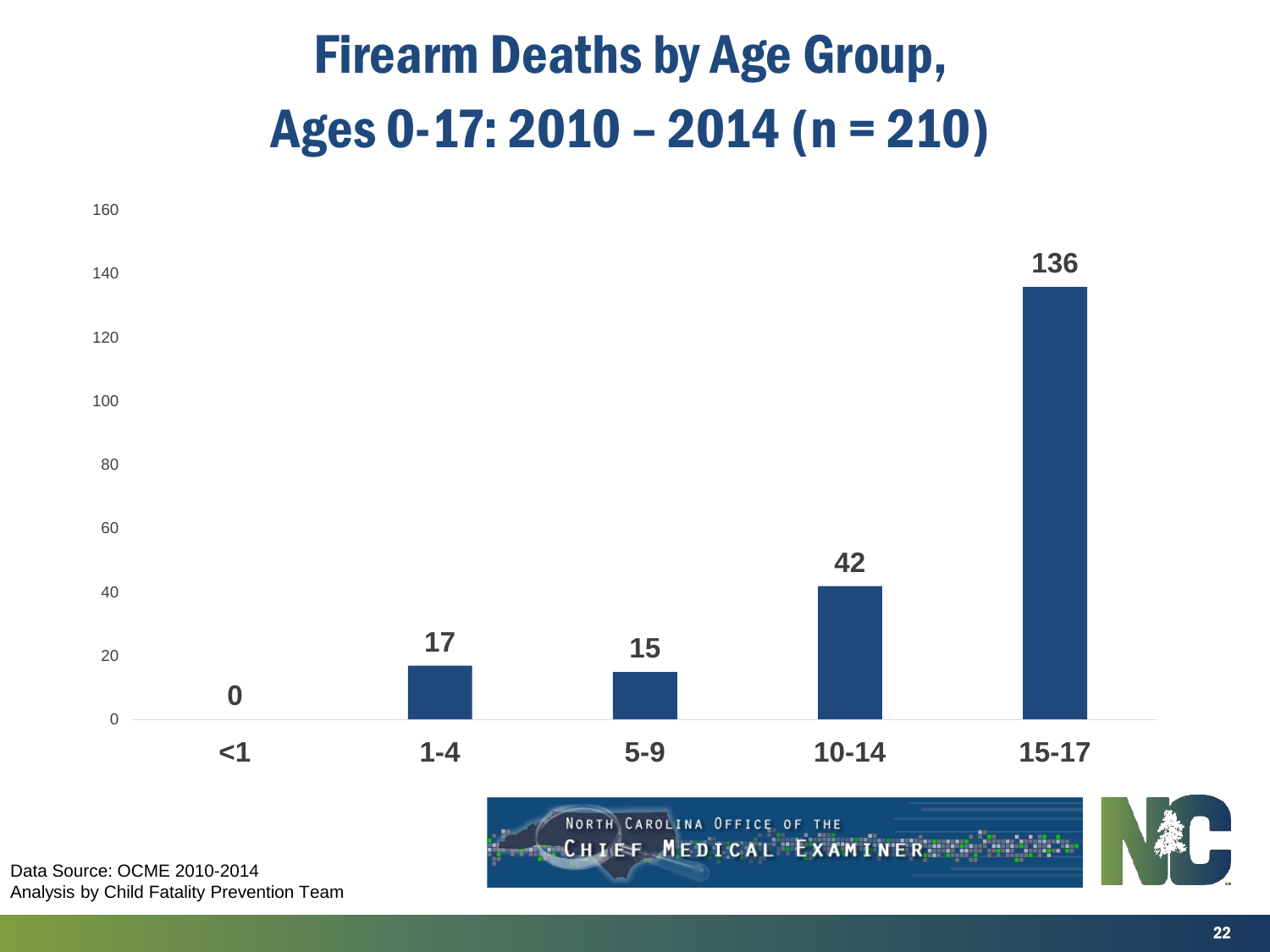# Firearm Deaths by Race, Ages 0-17: 2010 – 2014 (n = 210)

![](_page_22_Figure_1.jpeg)

Data Source: OCME 2010-2014 Analysis by Child Fatality Prevention Team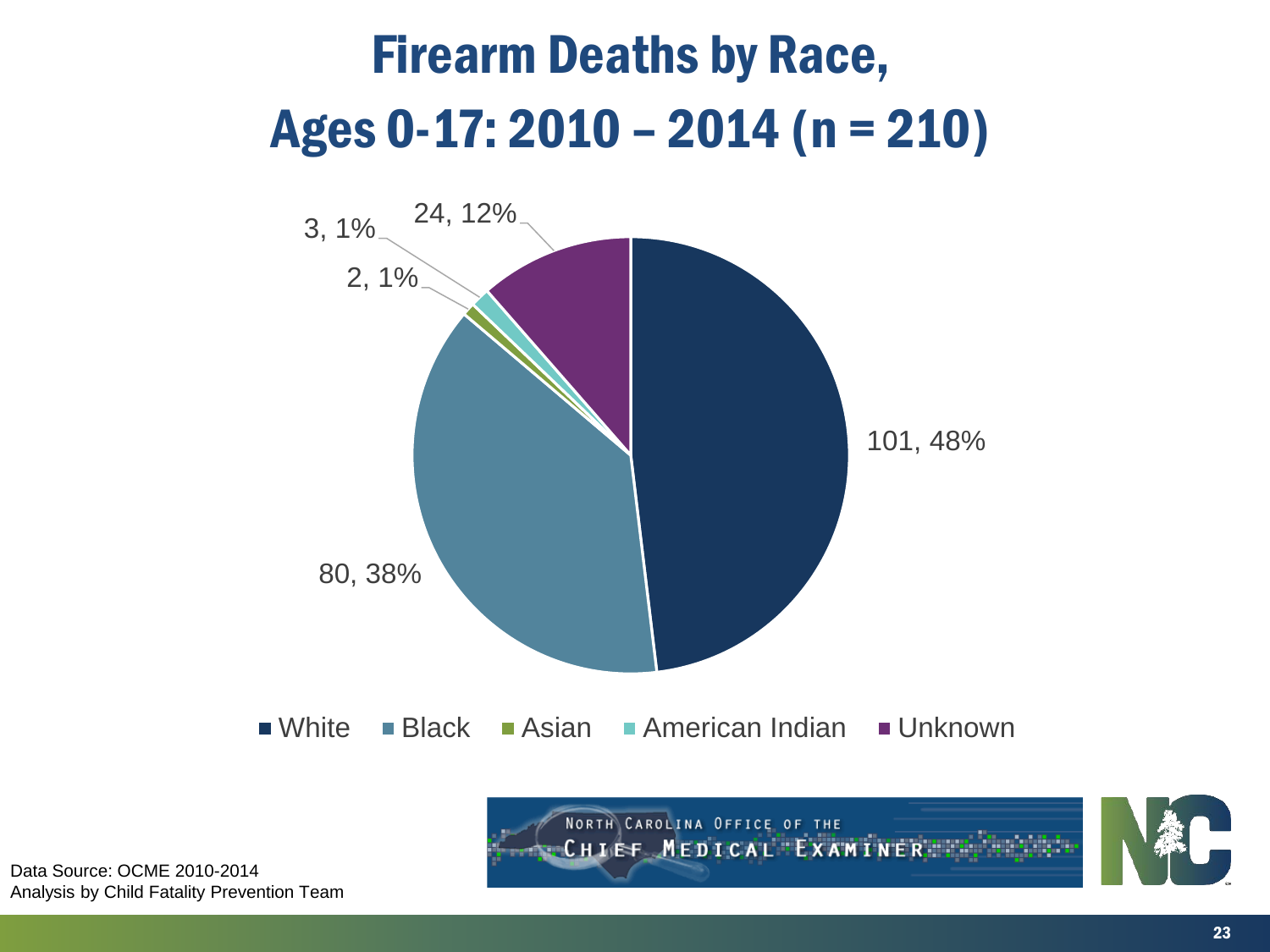# Firearm Deaths by Location and Manner, Ages 0-17: 2010 – 2014

![](_page_23_Figure_1.jpeg)

**House Street Motor Vehicle Parking Lot Public Access Area Other**

NORTH CAROLINA OFFICE OF THE CHIEF MEDICAL EXAMINER.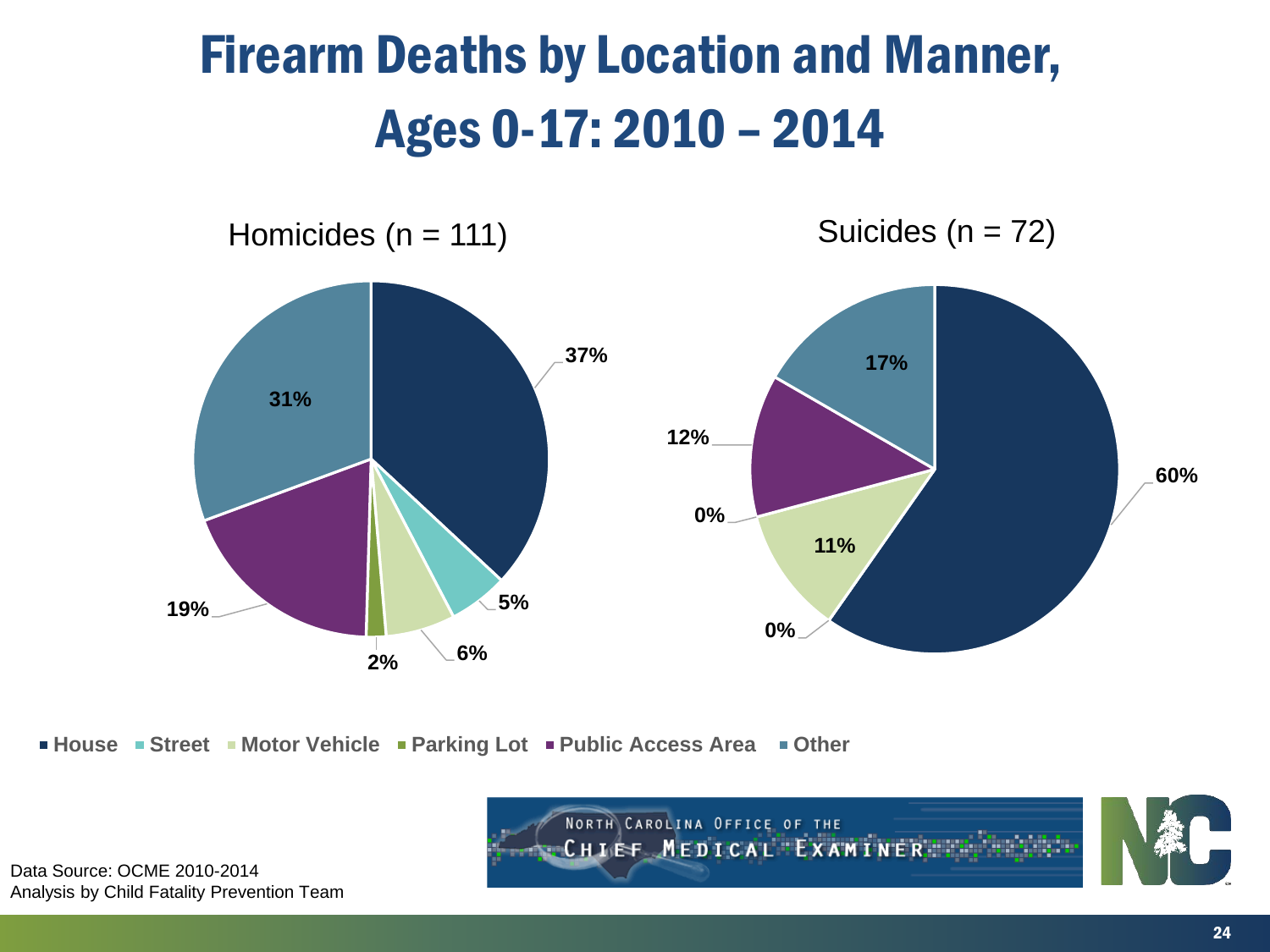# Suicide Firearm Deaths by Circumstances, Ages 0-17: 2010 – 2014 (n = 72)

![](_page_24_Figure_1.jpeg)

**Female Male**

![](_page_24_Picture_3.jpeg)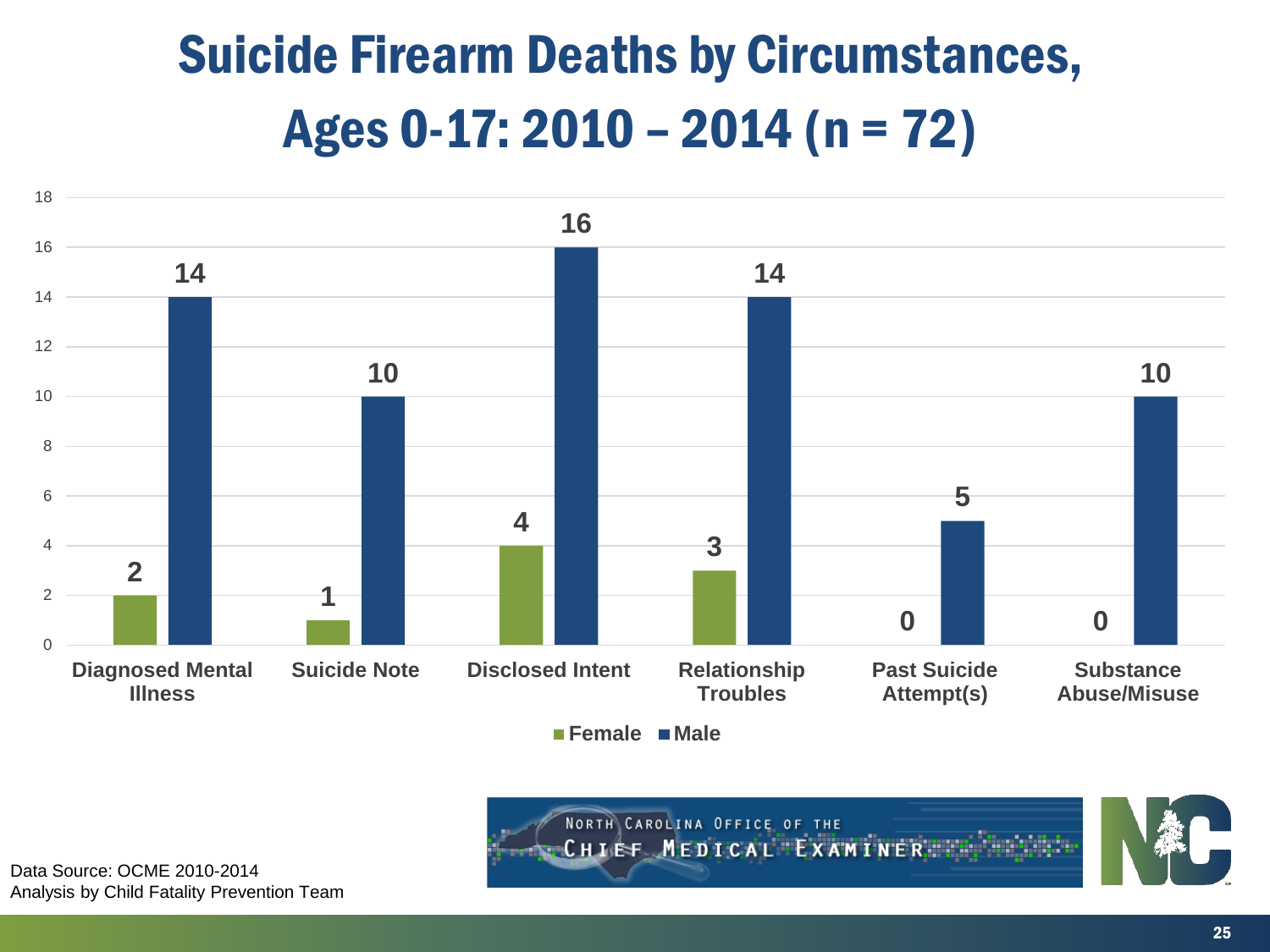# Accidental Firearm Deaths by Circumstances, Ages 0-17: 2010 – 2014 (n = 22)

| <b>How Firearm Was Accessed</b>          | <b>Number of Deaths</b> |
|------------------------------------------|-------------------------|
| <b>Found in Residence</b>                | 8                       |
| Kitchen<br>$\bullet$                     | 2                       |
| <b>Closet</b><br>$\bullet$               | 2                       |
| Living Room<br>$\bullet$                 | 1                       |
| <b>Unspecified Location</b><br>$\bullet$ | 3                       |
| <b>Unsafe Handling</b>                   | 6                       |
| <b>Motor Vehicle</b>                     | $\mathbf{2}$            |
| <b>Playing Unsupervised</b>              | $\overline{2}$          |
| <b>Other</b>                             | 3                       |
| <b>Unknown</b>                           | 1                       |

![](_page_25_Picture_2.jpeg)

![](_page_25_Picture_3.jpeg)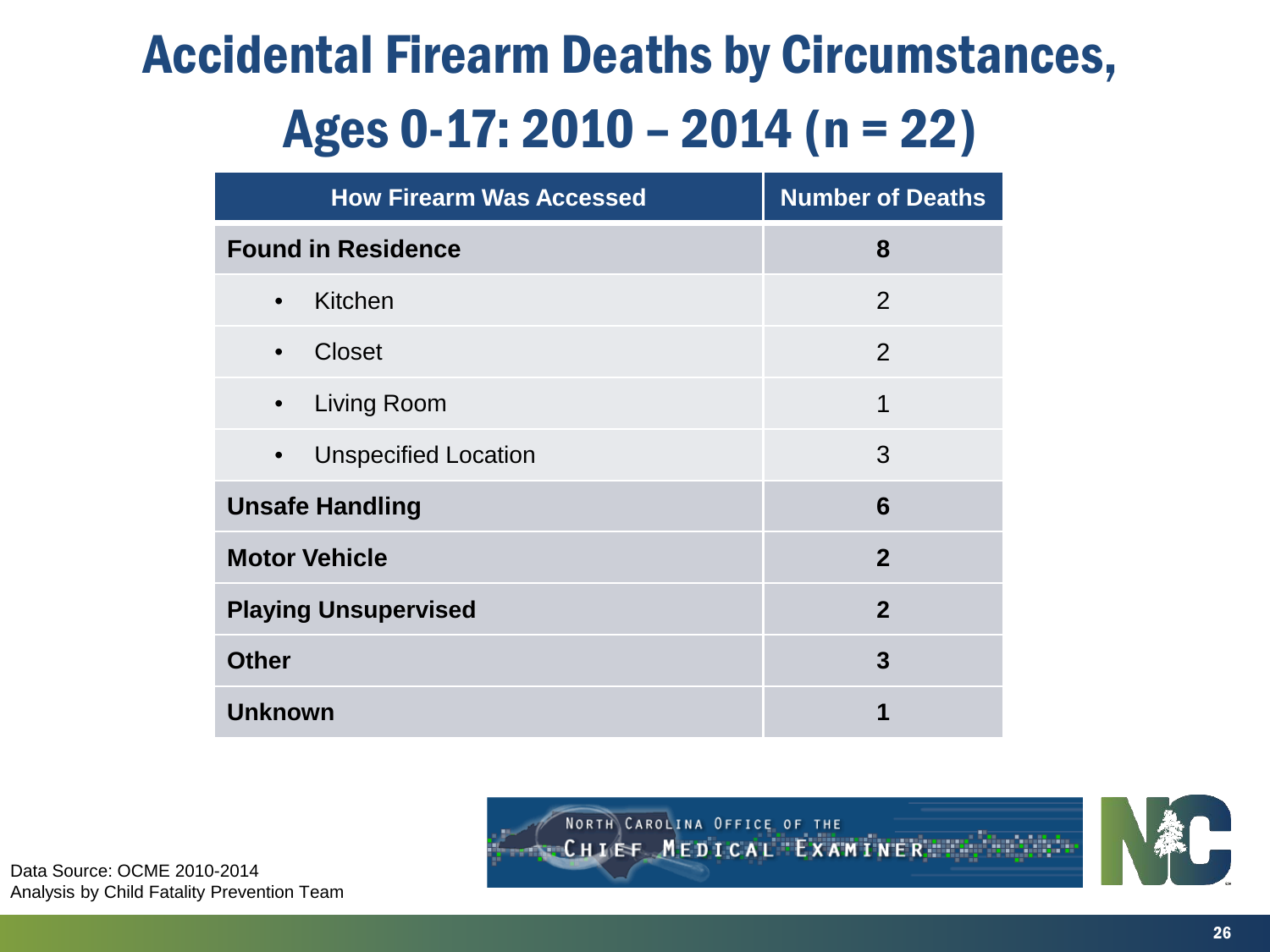# Accidental Firearm Deaths by Circumstances, Ages 0-17: 2010 – 2014 (n = 22)

| <b>Firearm Owner</b>             | <b>Number of Deaths</b> |
|----------------------------------|-------------------------|
| <b>Decedent</b>                  | $\mathbf{2}$            |
| <b>Father</b>                    | 8                       |
| <b>Grandfather</b>               | 1                       |
| <b>Mother's Boyfriend</b>        | $\overline{2}$          |
| <b>Sister's Boyfriend</b>        | 1                       |
| <b>Neighbor</b>                  | 1                       |
| <b>Unspecified Family Member</b> | 1                       |
| <b>Unknown</b>                   | 6                       |

NORTH CAROLINA OFFICE OF THE CHIEF MEDICAL EXAMINER.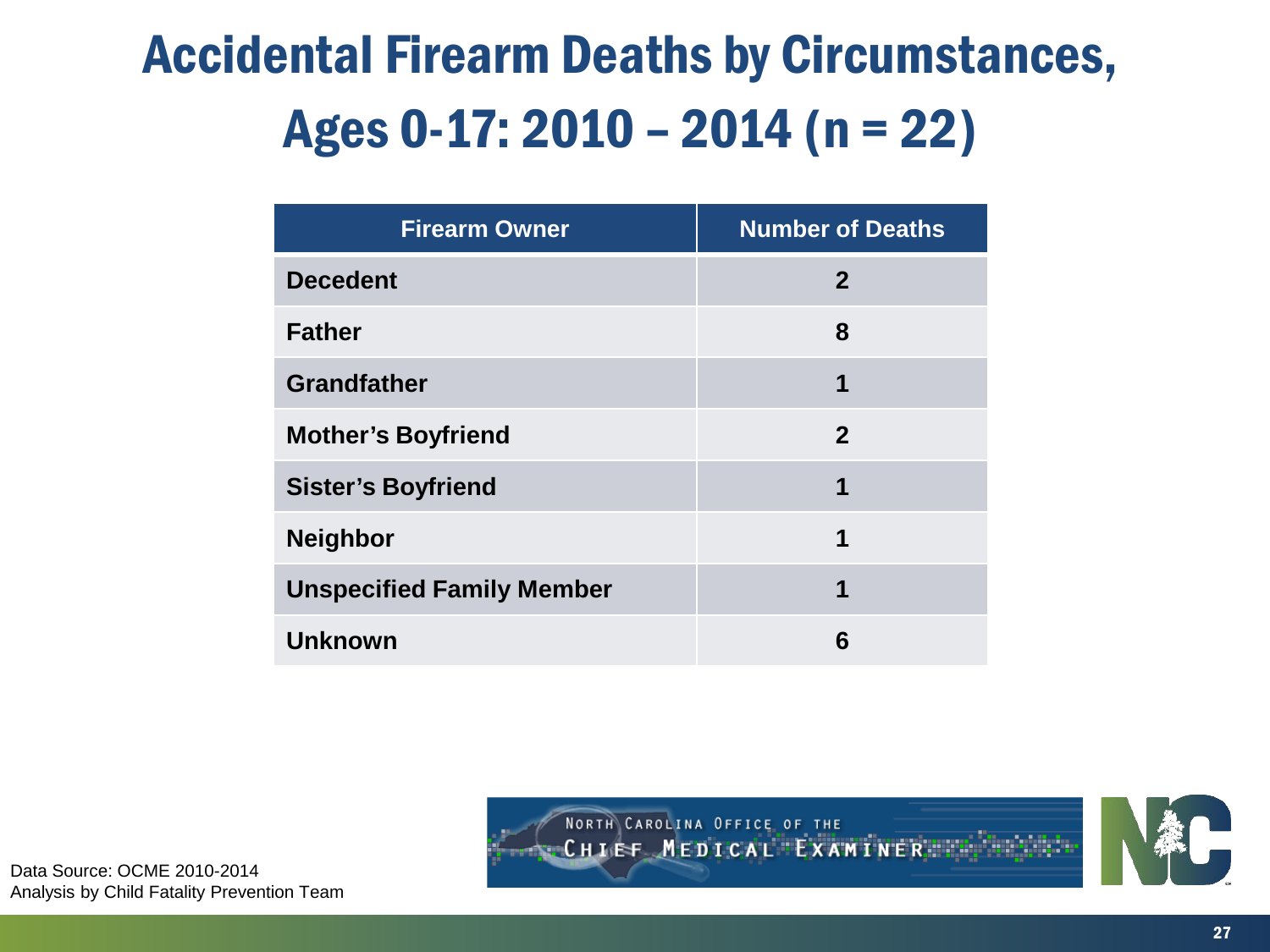# Homicide Deaths, Legal Intervention 2010 – 2014

| Year | <b>Age</b> | <b>Sex</b>  | <b>Race</b>  |
|------|------------|-------------|--------------|
| 2013 | 17         | <b>Male</b> | <b>Black</b> |
| 2013 | 16         | <b>Male</b> | <b>Black</b> |
| 2010 | 17         | <b>Male</b> | <b>White</b> |
| 2010 | 17         | <b>Male</b> | <b>White</b> |
| 2010 | 13         | <b>Male</b> | <b>White</b> |

NORTH CAROLINA OFFICE OF THE CHIEF MEDICAL EXAMINER